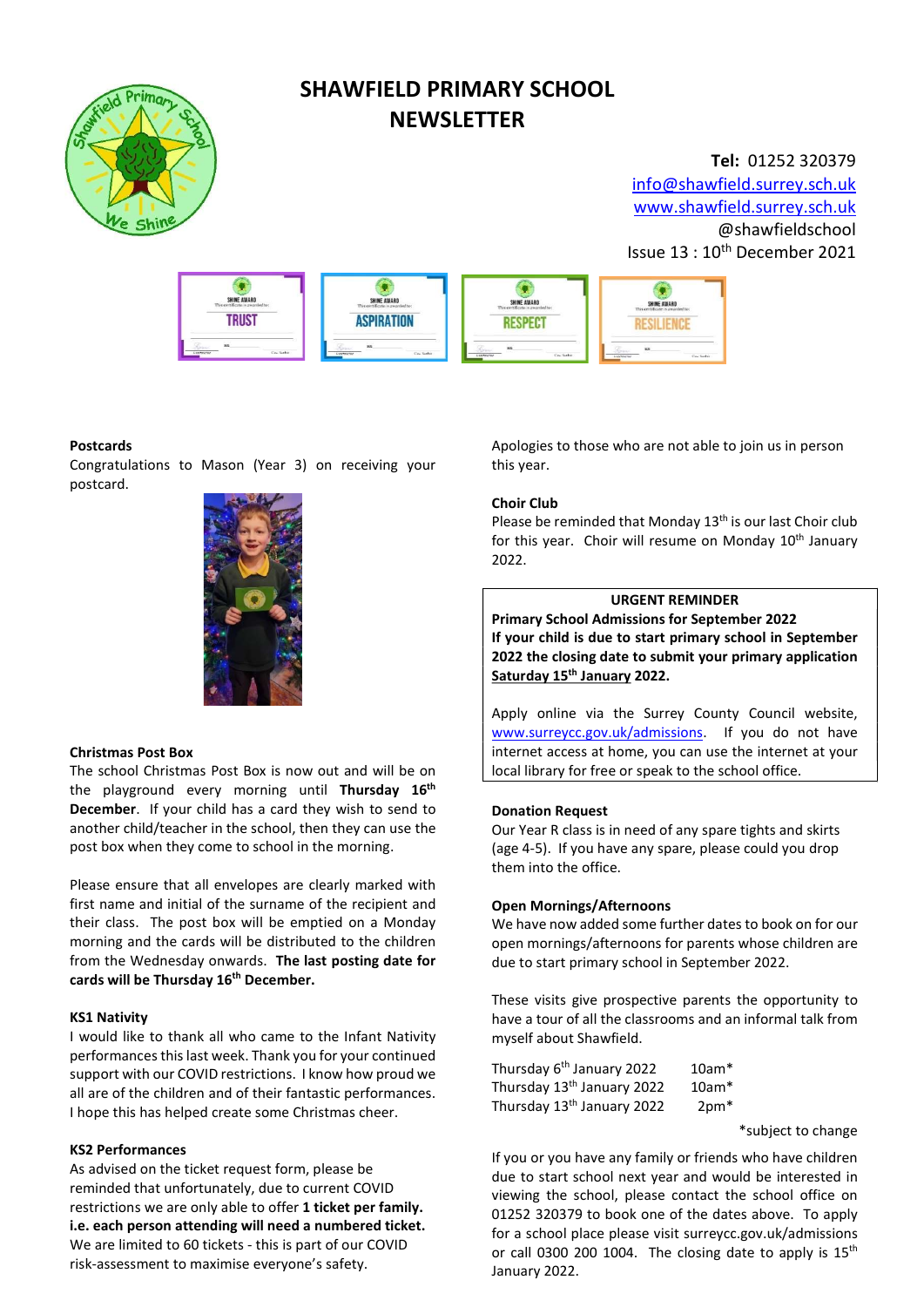Date for your Diaries - Parent Forum - 24<sup>th</sup> January Our next Parent Forum will take place on Monday 24<sup>th</sup> January 2022 at 7pm.

The Parent Forum is an ideal way for you to work with the school leadership team to share with you our ideas and developments and to gain your thoughts before we move forward. It is a very powerful forum to enable change.

Please look out for further details at the beginning of January.

#### Cool Milk Charges

We wish to make you aware that effective  $1<sup>st</sup>$  January, 2022, Cool Milk will increase the price of a portion of milk for children aged 5 or over from 23p to 24p per child per day.

Under-5 children will continue to receive milk free-ofcharge.

The new price is driven by recent increases in the prices that Coolmilk pay their dairy partners and also by everincreasing overheads.

#### School Lunches

With effect from the 4<sup>th</sup> January the cost of a school lunch will be increasing to £2.40 a day.

#### Lunch Menu

Please find attached the Autumn/Winter lunch menu which take us up to Easter for the week commencing 13<sup>th</sup> December (Week 1).

#### Confirmed INSET Dates 2021-2022

We are pleased to announce the remaining INSET dates for this academic year:

Monday 21st February 2022 Friday 22nd July 2022

Yours sincerely,

Vcorar

Mr Stephen Corcoran Headteacher

#### Coming Home today ….

#### MacKenzie Smith Colouring Competition

Colouring sheets which we hope your child(ren) will enjoy colouring.

Pictures are displayed in MacKenzie Smiths' window in the lead up to Christmas with a £50 Amazon gift voucher for the overall winner.

Please drop your pictures off at the Mackenzie Smith offices in the village by no later than Friday 17<sup>th</sup> December.

#### Community News

#### Behaviour Helpline

line

Mindworks has a new Helpline for family's struggling with their children's behaviour / difficulties which could be related to a neurodevelopmental need, such as ASD/ADHD.

The out-of-hours phone line provides advice to parents and carers and runs from 5pm until 11pm, seven days a week, 365 days a year. More details can be found at:

https://www.mindworks-surrey.org/ourservices/neurodevelopmental-services/out-hours-advice-

### Ash Manor – Exam Invigilator Vacancies

Ash Manor School is looking for exam invigilators. Work is available for approximately 12 weeks a year for internal and external exams; very flexible within those periods.

For further information, please contact Sue Green on 01252 353900, or please look on the Ash Manor website under "Vacancies".